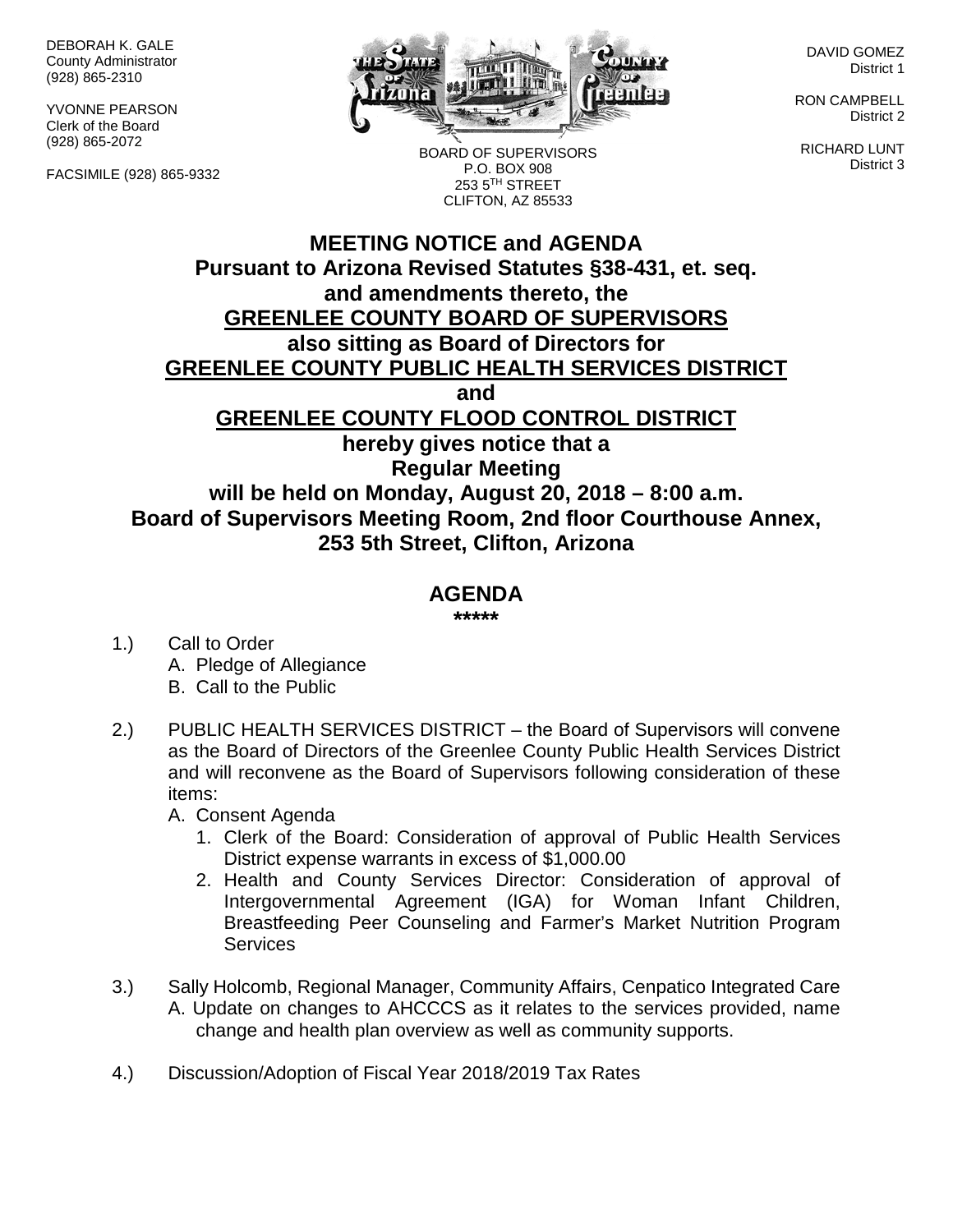- 5.) Melissa Hayes, Southeast Arizona Community Liaison, Arizona Department of Environmental Quality (ADEQ) A. ADEQ Small Communities Environmental Compliance Assistance Program B. ADEQ Voluntary Environmental Stewardship Program C. Water harvesting
- 6.) Matthew Earl Jones and Ramsey Wharton, Arizona Film Commission A. Partnership with the Arizona Film Commission
- 7.) Akos Kovach, Economic Development Coordinator
	- A. Distracted Driving/Save-a-lift update and results from August 16<sup>th</sup> Road Tour
	- B. Rural Policy Forum Report
	- C. Housing Feasibility Study and target Industry Study update
	- D. Information regarding current housing market statistics
- 8.) Linda Durr, County Assessor
	- A. Discussion/Action regarding the Amendment to Agreement dated July 16, 2013 with Pictometry International Corporation regarding flight imagery of Greenlee **County**
- 9.) Kay Gale, County Administrator A. County and State budget and legislative issues B. Calendar of Events
- 10.) Consent Agenda
	- A. Clerk of the Board: Consideration of approval of expense warrants in excess of \$1,000.00 – Voucher 1007; 1008; 1009; 1010
	- B. Chief Finance Officer: Consideration of approval of General Fund loans in the amount of \$6,450.01 to be reimbursed upon receipt of funds: Fund 118 – \$1,217.21; Fund 186 - \$2,156.58; Fund 195 - \$1,152.33; Fund 239 - \$52.11; Fund 243 - \$1,871.78
	- C. Chief Probation Officer: Consideration of approval of Employee Transaction Form – K. Kane, Deputy Probation Officer; T. Andrews Deputy Probation **Officer**
	- D. IT Manager: Consideration of approval to install 10MB Fiber Optic Service between the Clifton Courthouse and the Clifton Town Magistrate to facilitate new Digital Radio System being installed for Emergency Services by Valley Telecom in an amount not to exceed \$9,000.00 to be paid with budgeted general funds
	- E. IT Manager: Consideration of approval to replace current Public Works 10 MB Copper Wire DSL service with new 50MB Fiber Optic Service by Valley Telecom in an amount not to exceed \$24,000.00 to be paid with budgeted general funds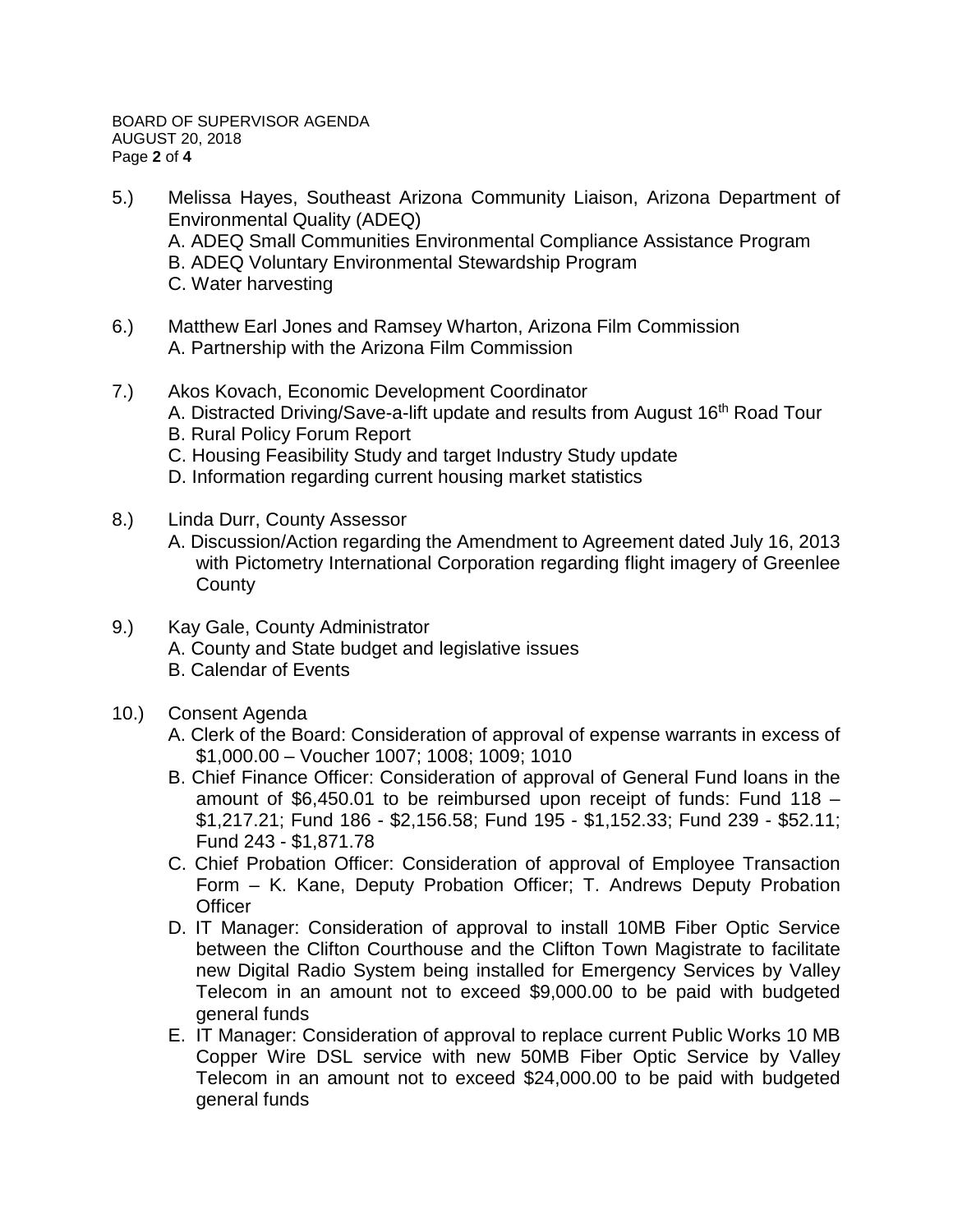- F. Emergency Management Coordinator: Consideration of approval of the purchase of new radios and installation of communication equipment from Canyon State Wireless to be installed at the County Emergency Operation Center at the South Annex in Duncan in an amount not to exceed \$42,503.55 to be paid with budgeted Capital Improvement funds
- G. County Engineer: Consideration of approval to apply for United Way Grant funding in the amount of \$200,000 to purchase kitchen and audio/visual equipment and furniture, and to build an amphitheater for use by University of Arizona Extension at the South Annex Building
- H. Event Coordinator: Consideration of approval of the Rodeo Contract with Slash M Rodeo Company, Inc. for provision of livestock and personnel for the Grand Canyon Pro Rodeo Association Rodeo at the 2018 Greenlee County Fair in an amount not to exceed \$7,200.00 to be paid with budgeted Fair Funds
- I. Event Coordinator: Consideration of approval of the Professional Services Contract with James L. Horcasitas for rodeo announcer and music services for the 2018 Greenlee County Fair in an amount not to exceed \$600.00 to be paid with budgeted Fair Funds
- J. Event Coordinator: Consideration of approval of the Ranch Rodeo Agreement with Lonnie Haught for the 2018 Greenlee County Fair in an amount not to exceed \$5,000.00 to be paid with budgeted Fair Funds
- K. Event Coordinator: Consideration of approval of the General Agreement with Arizona Truck and Tractor Pulling, Inc. for performance at the 2018 Greenlee County Fair in an amount not to exceed \$3,500.00 to be paid with budgeted Fair Funds
- L. Event Coordinator: Consideration of approval of the Mobile ATM Agreement with Mobile Money Inc. for services at the 2018 Greenlee County Fair in an amount not to exceed \$1,500.00 to be paid with budgeted Fair Funds
- M. Clerk of the Board: Consideration of approval of Employee Transaction Form J. Medina, Administrative Assistant
- N. County Engineer: Consideration of approval to renew the Master Agreement for Professional Airport Planning and Engineering Services with Morrison-Maierle, Inc, for airport consultation
- O. Elections Director: Consideration of adoption of the Greenlee County Elections Tabulation Backup Plan
- 11.) Supervisor Reports

Supervisor David Gomez

A. SouthEastern Arizona Governments Organization Executive Director meeting

Supervisor Ron Campbell

A. Arizona House of Representatives Committee on Energy, Environment and Natural Resources meeting regarding Water Issues